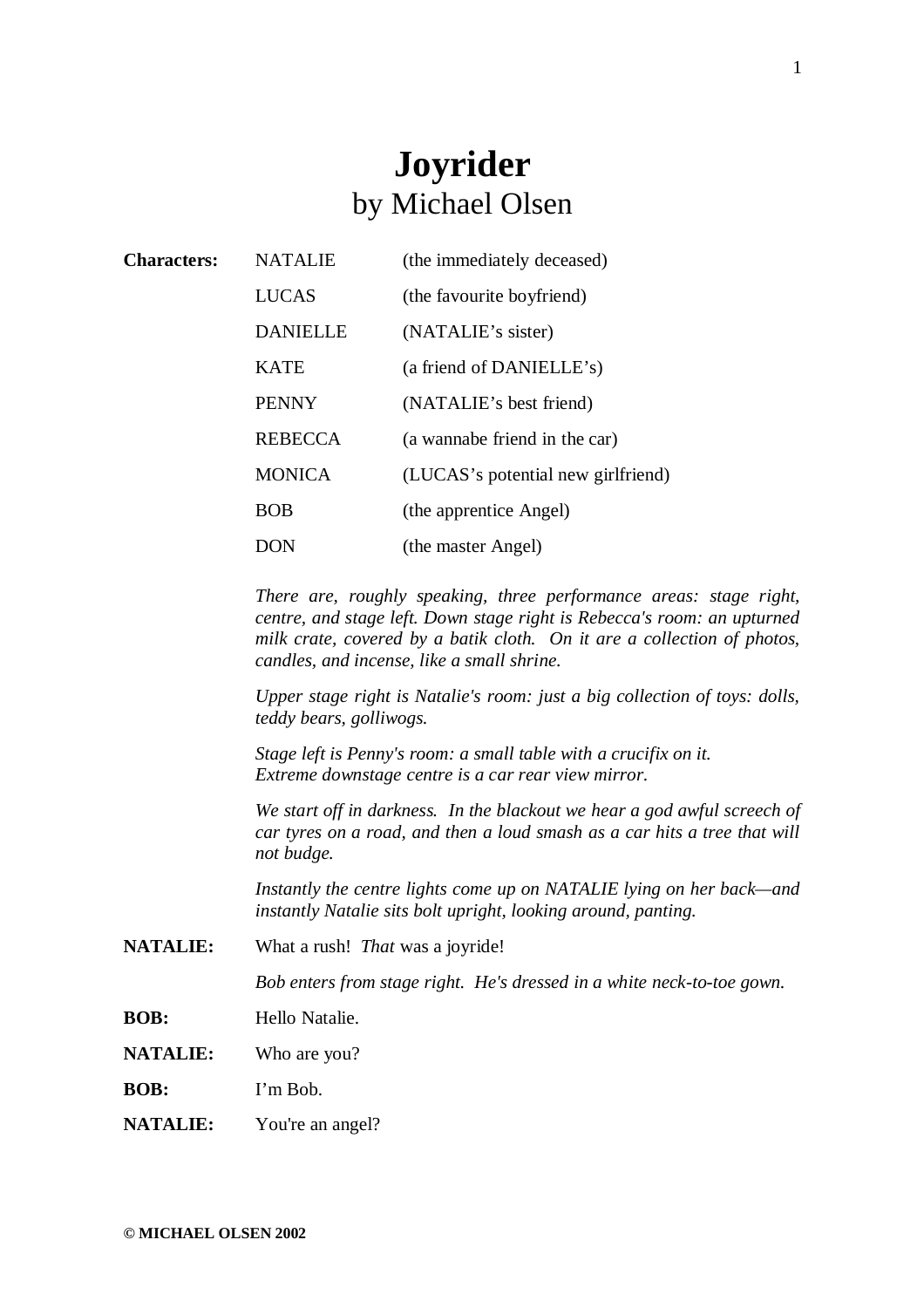*Don enters from stage left. Like Bob he's dressed in a white neck-to-toe gown, the only difference being he carries a white clip board and he has wings on his back. Natalie looks from one to the other.*

- **DON:** He's only an apprentice angel—level seven.
- **NATALIE:** Of course. I knew that.
- **BOB:** If I do this job right I'll get my wings.
- **DON:** We will see. Proceed.
- **NATALIE:** Job? What job?
- **BOB:** I've—um—I've got some bad news for you.
- NATALIE: Really?
- **BOB:** I'm sorry to say you just had a shocking car accident.
- **DON:** A very obvious combination of a wet road, speed, failure to a take a corner, and of course, inexperience. It hardly needs to be said no-one in the car had a driver's license.
- **BOB:** As you can see, the car wrapped itself around a tree. Such a beautiful car, too. A 1973 Holden HQ Monaro GTS 4 Door. What a classic! It broke my heart when I saw it. Come and have a look.

*Bob gestures Natalie over, and together they look down offstage front*.

- **NATALIE:** What about the others? Was anyone else hurt?
- **BOB:** The tree there took the full force of the impact. Poor tree.
- **DON:** I think she means people, Bob. (*smiling at NATALIE:*) You were the only one who died, my dear.
- **NATALIE:** Is that—is that me there?

*Bob nods.*

- NATALIE: I'm dead! I'm really dead!
- **BOB:** It's OK. Don't worry.
- **NATALIE:** Don't worry? But I'm dead!
- **BOB:** Do you feel dead?
- **NATALIE:** No. No I don't. But—
- **BOB:** It's actually—OK, isn't it? Sometimes it takes people quite a while to appreciate the fact. To adjust. (*Pause*) Are you—adjusting?
- **DON:** She's adjusting.

*Natalie nods slowly.*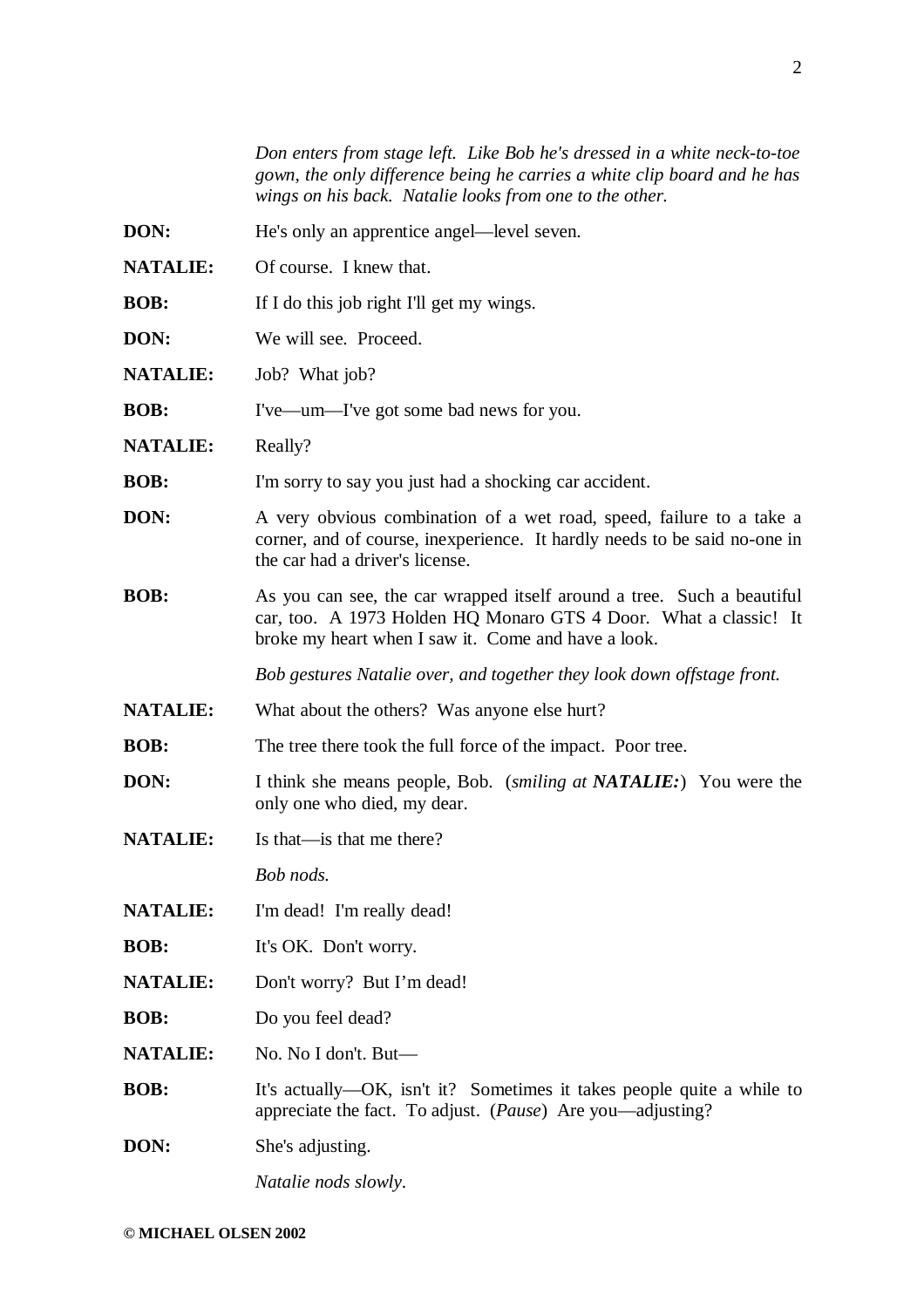| <b>BOB:</b>      | I find deep breathing helps.                                                                                                                                                                           |
|------------------|--------------------------------------------------------------------------------------------------------------------------------------------------------------------------------------------------------|
|                  | Natalie takes deep breaths.                                                                                                                                                                            |
| DON:             | Let's get on with it.                                                                                                                                                                                  |
| <b>NATALIE:</b>  | So you're both—angels, huh?                                                                                                                                                                            |
| <b>BOB:</b>      | Yep.                                                                                                                                                                                                   |
| <b>NATALIE:</b>  | OK. And you can—do stuff?                                                                                                                                                                              |
| <b>BOB:</b>      | Like what?                                                                                                                                                                                             |
| <b>NATALIE:</b>  | Oh I don't know. Get me a packet of—                                                                                                                                                                   |
|                  | Bob pulls out a packet of Tim Tams from under his robes.                                                                                                                                               |
| <b>NATALIE:</b>  | How did you know—                                                                                                                                                                                      |
| DON:             | Oh for goodness sake any first year can carry out telepathy!                                                                                                                                           |
| <b>BOB:</b>      | You're kind of predictable.                                                                                                                                                                            |
| <b>NATALIE:</b>  | Oh really? You know what's going through my mind, do you? What<br>about-                                                                                                                               |
|                  | And Natalie executes a karate chop, coming within a whisker of hitting<br>Don. Don doesn't move a muscle.                                                                                              |
| DON:             | Like Bob says, predictable.                                                                                                                                                                            |
|                  | Bob snaps his fingers, but nothing happens.                                                                                                                                                            |
| DON:             | Try again.                                                                                                                                                                                             |
| Bob does so.     | This time, all the characters from the car walk in one by one, and walk<br>backwards and forwards across the stage before heading off: MONICA,<br>LUCAS, PENNY and REBECCA.                            |
| <b>BOB:</b>      | You had an effect on all of them. (As Bob reels off the names, each<br>character stops a moment and looks out at the audience briefly.)<br>Monica. Lucas. Penny. Rebecca. (Pause) And of course, Kate. |
| <b>NATALIE:</b>  | Kate?                                                                                                                                                                                                  |
|                  | KATE enters.                                                                                                                                                                                           |
| <b>BOB:</b>      | Oh, and your sister, Danielle.                                                                                                                                                                         |
|                  | DANIELLE enters. Kate is obviously worried. Danielle turns and sees<br>Kate.                                                                                                                           |
| <b>DANIELLE:</b> | What's the matter with you?                                                                                                                                                                            |
| <b>KATE:</b>     | Nothing. Nothing.                                                                                                                                                                                      |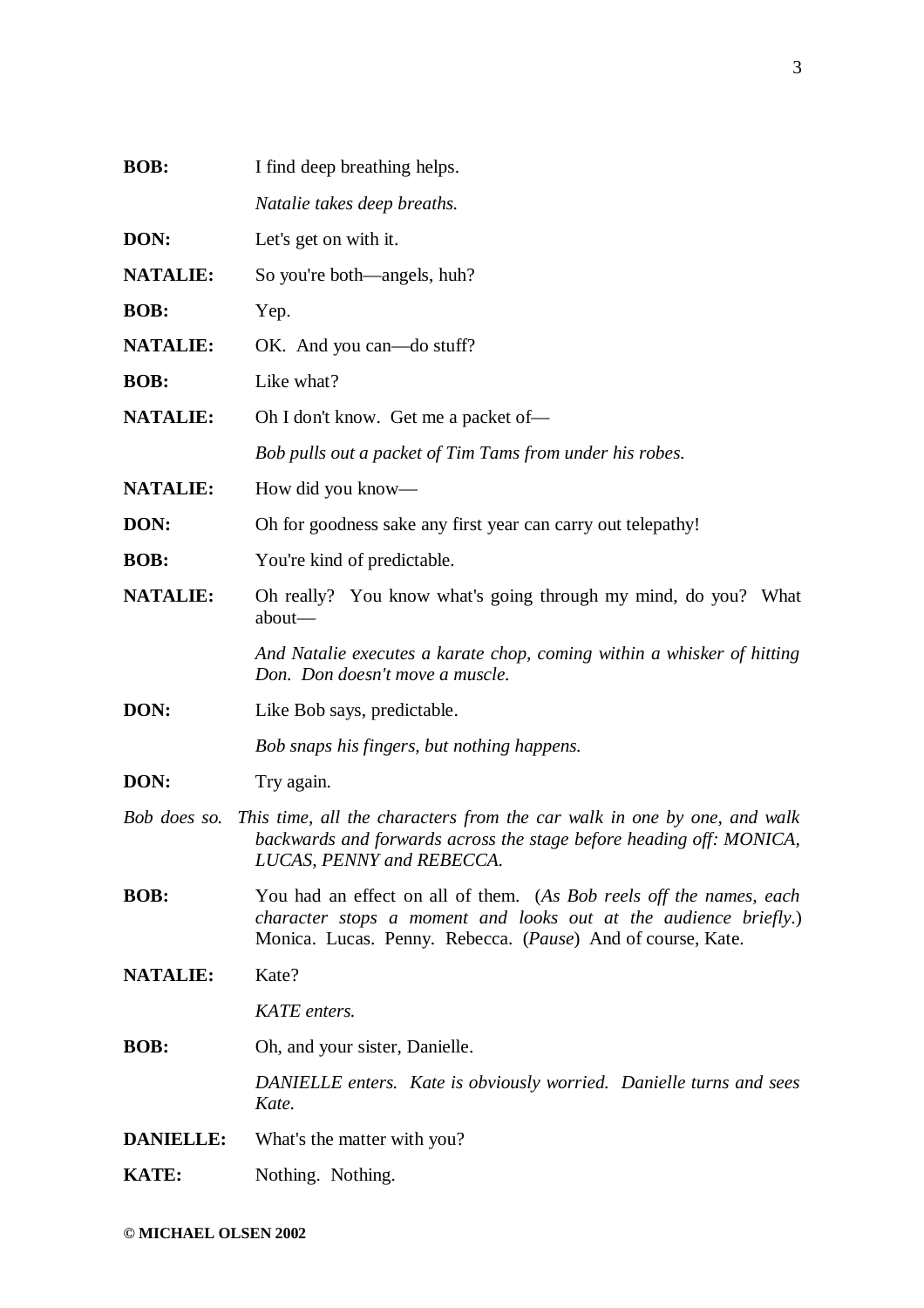- **DANIELLE:** Doesn't look it. What's up?
- **KATE:** I can't—I can't tell you.
- **DANIELLE:** What is it? What—?
- **KATE:** That was Mr Seagrave on the phone. He's been trying to track you down. He didn't know you were staying at my place. He said there's been an accident. Up on Mount Clarkson.
- **DANIELLE:** What sort of accident?
- **KATE:** They took Zachary's car—and they went too fast—and it crashed, and and—and she's—she's dead.
- **DANIELLE:** Who?!
- **KATE:** Who do you think?
- **DANIELLE:** Natalie?
- **KATE:** (*nodding*) Uh-huh.
- **DANIELLE:** Natalie? No. I don't believe it.
- **KATE:** It's true. He said it was—quick. She wouldn't have felt a thing.
- **NATALIE:** Well it's true, I didn't.
- **DANIELLE:** So it's OK.
- **KATE:** No, he just said—
- **DANIELLE:** She didn't feel a thing.
- **KATE:** I didn't mean—
- **DANIELLE:** Where is she now?
- **KATE:** The morgue.
- **NATALIE:** Yuck! Don't show me that.
- **DANIELLE:** Natalie!

*Danielle crumples. Kate rushes over to comfort her.*

**NATALIE:** So what's the point of showing me all that? Is this how you get your kicks? Scaring people?

*Kate leads Danielle off.*

- **BOB:** You can go back. Fix it all.
- **NATALIE:** Back? But I thought I was—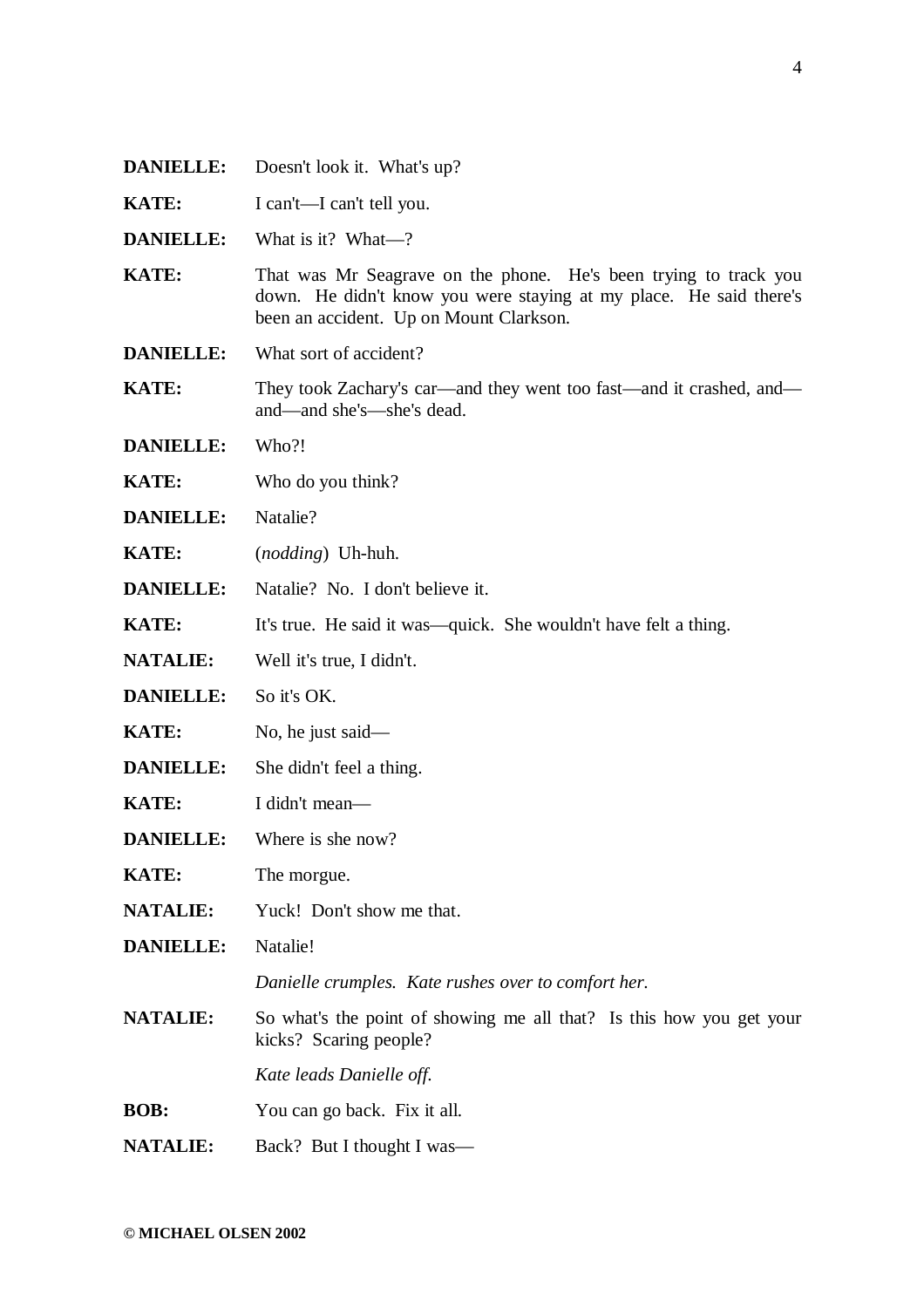| DON:            | For some reason The Man Upstairs ( <i>pointing upwards</i> ) thinks some<br>people should have a second chance.                                                                                                   |
|-----------------|-------------------------------------------------------------------------------------------------------------------------------------------------------------------------------------------------------------------|
| <b>NATALIE:</b> | Great. So what do I have to do?                                                                                                                                                                                   |
| <b>BOB:</b>     | You have to understand the problem that led you to die in the first place.                                                                                                                                        |
| <b>NATALIE:</b> | Problem? What problem?                                                                                                                                                                                            |
| <b>BOB:</b>     | That's about all I can, I'm afraid.                                                                                                                                                                               |
| DON:            | Tell her the Rules.                                                                                                                                                                                               |
| <b>NATALIE:</b> | <b>What Rules?</b>                                                                                                                                                                                                |
| <b>BOB:</b>     | OK. Let me see. You can move things, but you can't talk—well you<br>can, but no-one'll hear you. And of course no-one will see you-and<br>you can't touch anyone.                                                 |
| DON:            | No touching allowed.                                                                                                                                                                                              |
| <b>NATALIE:</b> | And all this has got something to do with the car accident?                                                                                                                                                       |
| <b>BOB:</b>     | Yes.                                                                                                                                                                                                              |
| <b>NATALIE:</b> | That's all you're gonna say? No more hints?                                                                                                                                                                       |
| DON:            | Yes, that's all he's gonna say. Right Bob?                                                                                                                                                                        |
| <b>BOB:</b>     | (Bob moves Natalie downstage, whispering:) I'm not really<br>Yes.<br>supposed to give you hints, but you should start with those in the car.                                                                      |
| <b>NATALIE:</b> | Alright.                                                                                                                                                                                                          |
| <b>BOB:</b>     | So who's first?                                                                                                                                                                                                   |
| <b>NATALIE:</b> | Might as well start with Rebecca. I don't know what she was doing there<br>anyway, but-                                                                                                                           |
| <b>BOB:</b>     | Rebecca it is then.                                                                                                                                                                                               |
|                 | Bob clicks his fingers. The lights crossfade to stage right—Rebecca's<br>room. Natalie goes over to it and inspects it.                                                                                           |
| <b>NATALIE:</b> | This is Rebecca's room?                                                                                                                                                                                           |
|                 | Bob nods.                                                                                                                                                                                                         |
| <b>NATALIE:</b> | She's got no sense of colour that girl: salmon and mustard do not go with<br>each other.                                                                                                                          |
|                 | Natalie picks up a picture off the shrine.                                                                                                                                                                        |
| <b>NATALIE:</b> | It's a picture of me. And so's this one. And this one. My God they're all<br>of me! What is this? It looks like some sort of—shrine. I suppose I<br>should be flattered, shouldn't I? (Pause) What a basket case! |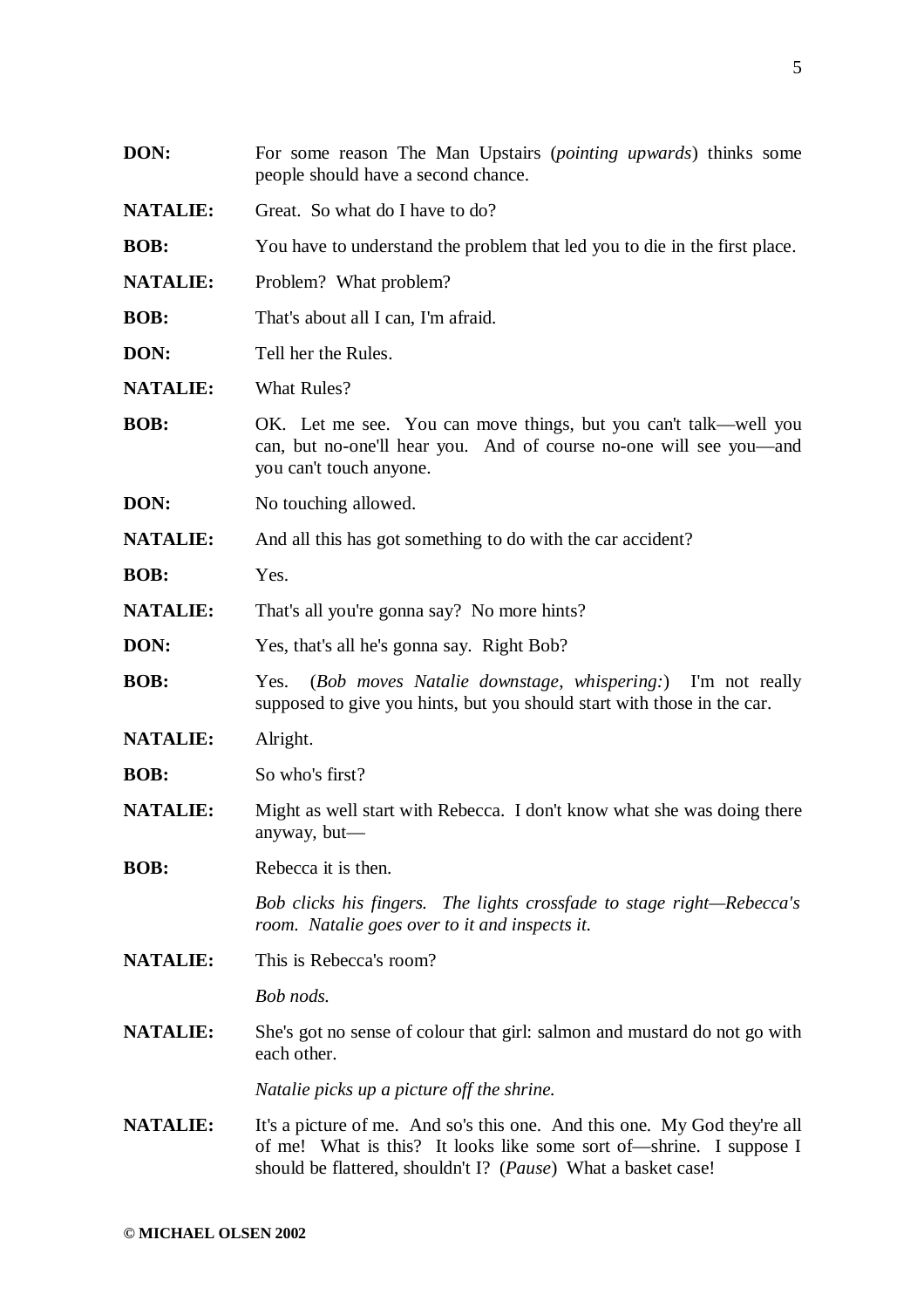*Rebecca enters, pauses, then goes up to the shrine and starts cleaning the photos one by one.*

**NATALIE:** Rebecca! Why the hell were you in the car in the first place? Wanted to be one of the Top People, I suppose. Come on, Rebecca. What's going on?

*Rebecca kneels in front of the shrine and pulls out a photo.*

- **REBECCA:** I'm sorry, Natalie. I'm so sorry. It was all my fault. It all happened so quickly. I was yelling at Lucas to slow down, and that distracted him, and he lost control on that curve and we crashed.
- **NATALIE:** (*to BOB:*) Is that what happened?

**BOB:** I don't know. You tell me. You were there.

- **DON:** (*flicking through his notes:*) Doesn't say anything on the file.
- **REBECCA:** What if I didn't nick the keys off Zachary in the first place? We wouldn't have had the car. (*Pause*) If if if.

*Natalie looks at Bob.*

- **BOB:** Who's Zachary?
- **DON:** Rebecca's brother. For goodness sake keep up.
- **NATALIE:** She nicked her brother's car so we could go for a joyride. Wanted to impress me, I guess. I was impressed. (*Pause*) Guess she's taking it pretty bad. OK, next. I want to see Lucas.
- **BOB:** Very well.

*Bob clicks his fingers and the lights crossfade to the centre. Rebecca exits. Monica enters with a picnic basket and a rug. She sets down the basket and lays out the rug.*

- **NATALIE:** This isn't Lucas. It's that troll Monica. Where's Lucas?
- **DON:** Patience is not listed here as one of your virtues, is it?
- **NATALIE:** For your information, Monica Carter is a loud little bitch who only thinks about herself.
- **DON:** Sounds like someone I know.

**NATALIE:** Yeah? Who?

**DON:** I think we'll find the answer to that question very shortly.

**MONICA:** Lucas? Over here.

*Lucas slowly enters, unsure of what Monica is up to.*

**NATALIE:** Here we go! Isn't he cute? He's my favourite boyfriend.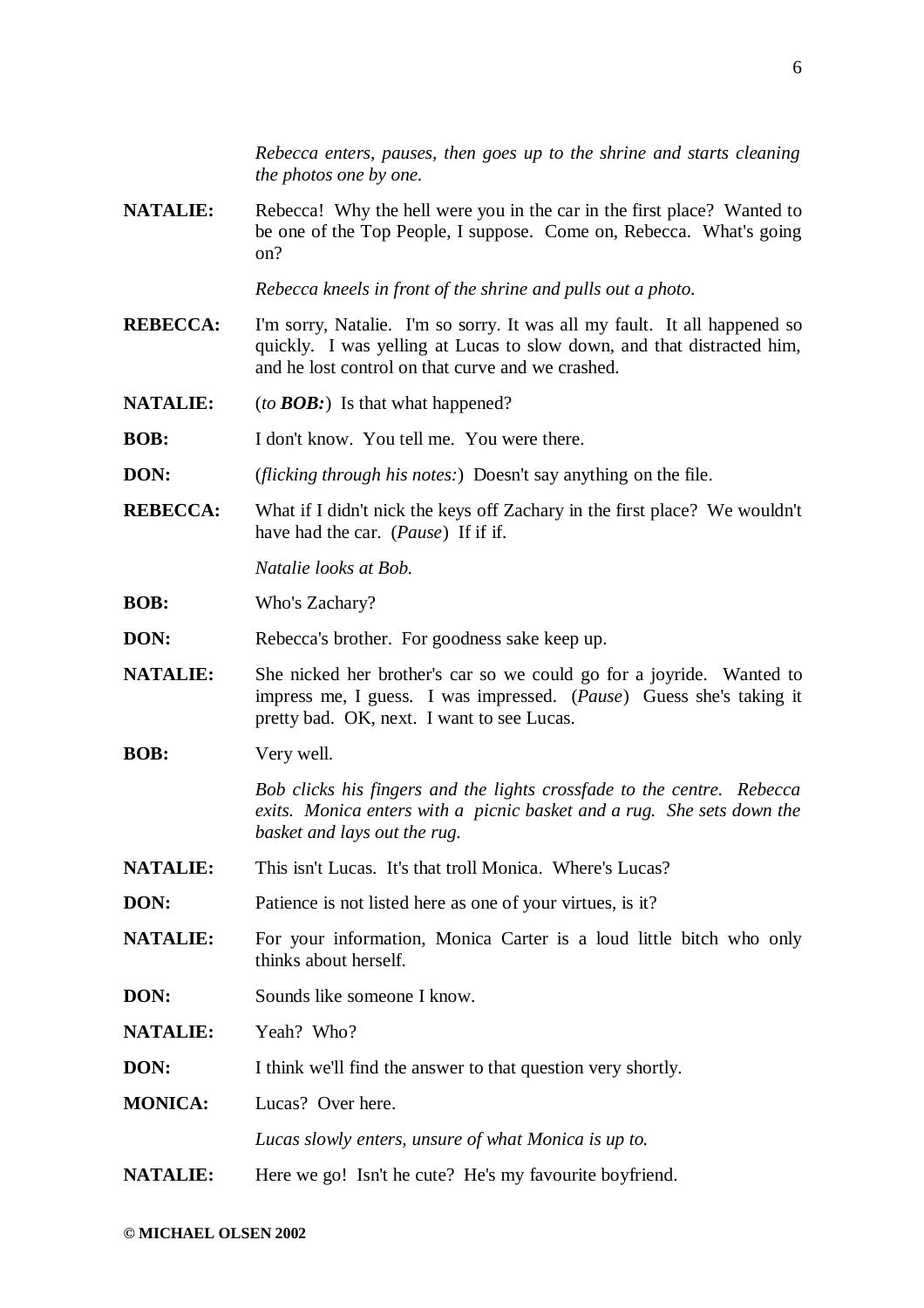| <b>BOB:</b>     | There are others?                                                               |
|-----------------|---------------------------------------------------------------------------------|
| <b>NATALIE:</b> | You always have to have back-ups.                                               |
| <b>BOB:</b>     | Oh I see.                                                                       |
|                 | Lucas walks over to the rug.                                                    |
| <b>MONICA:</b>  | Well sit down.                                                                  |
|                 | Lucas sits.                                                                     |
| <b>MONICA:</b>  | I thought I'd try and cheer you up.                                             |
| <b>NATALIE:</b> | Sink your claws into him more like.                                             |
| LUCAS:          | I'm OK.                                                                         |
| <b>MONICA:</b>  | You don't look OK. ( <i>Pause</i> ) Still thinking about that silly old crash?  |
| LUCAS:          | No.                                                                             |
| <b>MONICA:</b>  | Well what then?                                                                 |
| LUCAS:          | Rebecca.                                                                        |
| <b>MONICA:</b>  | Rebecca?                                                                        |
| <b>NATALIE:</b> | Rebecca?                                                                        |
| <b>MONICA:</b>  | Why? What's wrong with Rebecca?                                                 |
| LUCAS:          | I think she's more upset about the crash than me.                               |
| <b>MONICA:</b>  | It was three months ago.                                                        |
| <b>NATALIE:</b> | <i>(looking at BOB:)</i> Three months? We're jumping ahead a bit aren't we?     |
|                 | Bob shrugs.                                                                     |
| <b>MONICA:</b>  | We all have to move on.                                                         |
| LUCAS:          | You weren't there.                                                              |
| <b>MONICA:</b>  | I was so!                                                                       |
| LUCAS:          | In the car, I mean. There wasn't room for all of us, was there?                 |
| <b>MONICA:</b>  | If you put it like that. ( <i>Pause</i> ) What about Rebecca?                   |
| LUCAS:          | She's taking it pretty bad.                                                     |
| <b>MONICA:</b>  | From the way you're talking about her I'd almost think you were keen on<br>her! |
| LUCAS:          | Monica!                                                                         |
|                 |                                                                                 |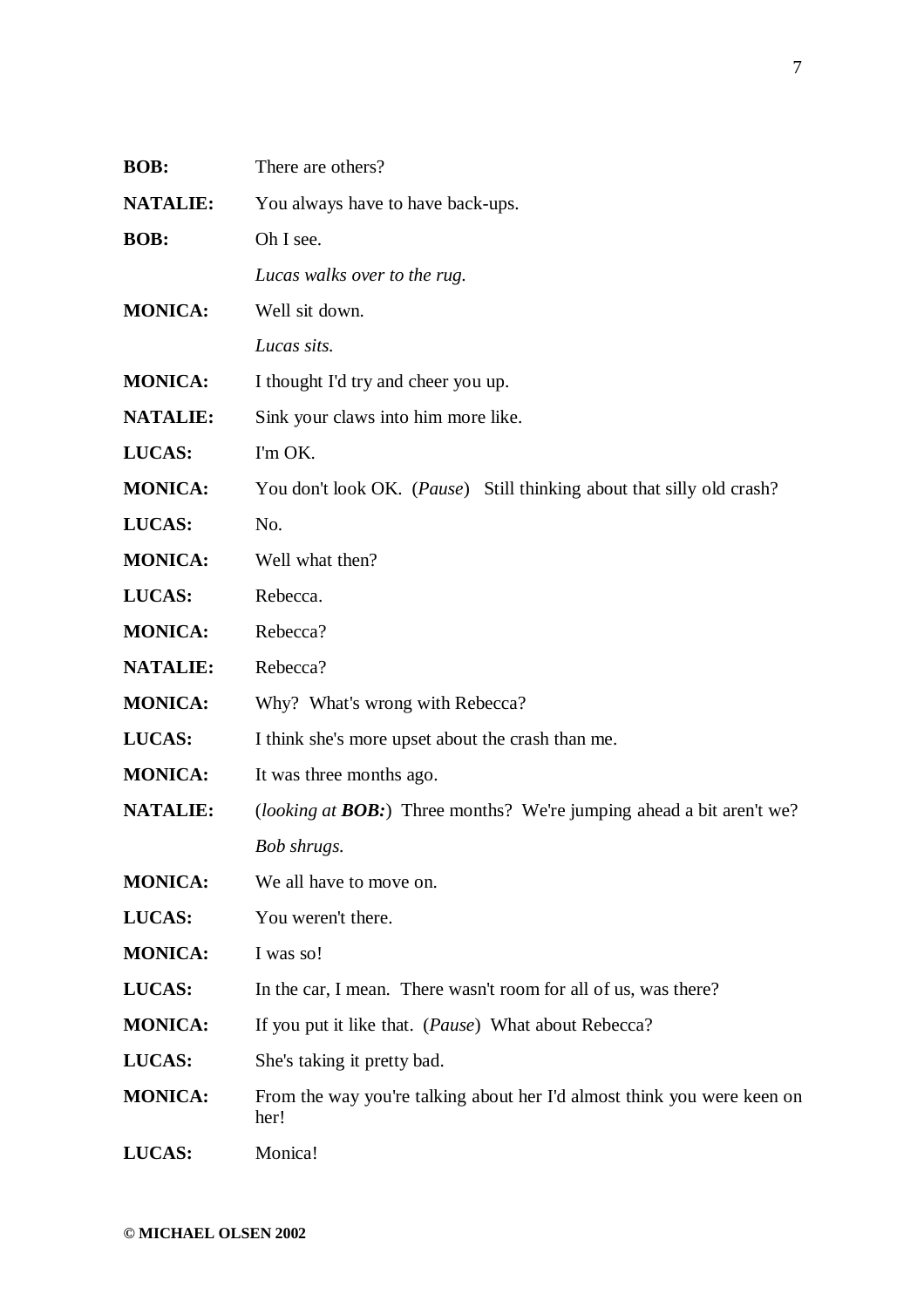| <b>MONICA:</b>  | Well. Here. I've gone to all this trouble and you haven't even noticed.                                                                         |
|-----------------|-------------------------------------------------------------------------------------------------------------------------------------------------|
| LUCAS:          | I have. I just haven't said anything.                                                                                                           |
|                 | Lucas kisses Monica on the cheek. Natalie is shocked.                                                                                           |
| LUCAS:          | Rebecca thinks she's to blame for the crash.                                                                                                    |
| <b>NATALIE:</b> | That's what she told us.                                                                                                                        |
| <b>MONICA:</b>  | It was an accident. That's what "accident" means—it means no-one's to<br>blame.                                                                 |
|                 | Monica pours two drinks.                                                                                                                        |
| <b>MONICA:</b>  | Here's to the future. Our future.                                                                                                               |
|                 | Lucas and Monica clink glasses.                                                                                                                 |
| LUCAS:          | The future.                                                                                                                                     |
|                 | Monica leans in for a mouth-to-mouth kiss, but Natalie bobs down and<br>tips Lucas's glass into Monica's lap.                                   |
| LUCAS:          | I'm sorry. I'm so sorry. I must have—                                                                                                           |
| <b>MONICA:</b>  | This is my favourite dress!                                                                                                                     |
| <b>NATALIE:</b> | Gotcha!                                                                                                                                         |
| LUCAS:          | Here, let me help.                                                                                                                              |
|                 | Lucas dabs at Monica's wet dress with a serviette. Monica is about to<br>protest, then realises what Lucas is doing.                            |
| <b>MONICA:</b>  | Well. If you insist. ( <i>Pause</i> ) A little higher, I think. Yes, that's it.                                                                 |
| <b>NATALIE:</b> | Alright, I think I've seen enough!                                                                                                              |
|                 | Bob clicks his fingers, but nothing happens. Monica is quite obviously<br>enjoying Lucas's attention. Bob frowns, rubbing his fingers together. |
| <b>NATALIE:</b> | I said enough! Let's go!                                                                                                                        |
|                 | Bob clicks his fingers again, and this time the lights crossfade to a half<br>light at stage left. Natalie, Bob and Don move stage left.        |
| <b>BOB:</b>     | Are you going to put that in my report?                                                                                                         |
| DON:            | Of course. Finger failure isn't a small matter.                                                                                                 |
| <b>BOB:</b>     | I've been practising. Really.                                                                                                                   |
| <b>NATALIE:</b> | Hey! Hey! Back to me. Back to me. Did you see the way she was<br>manipulating him? He's my boyfriend!                                           |
| <b>BOB:</b>     | Your favourite boyfriend.                                                                                                                       |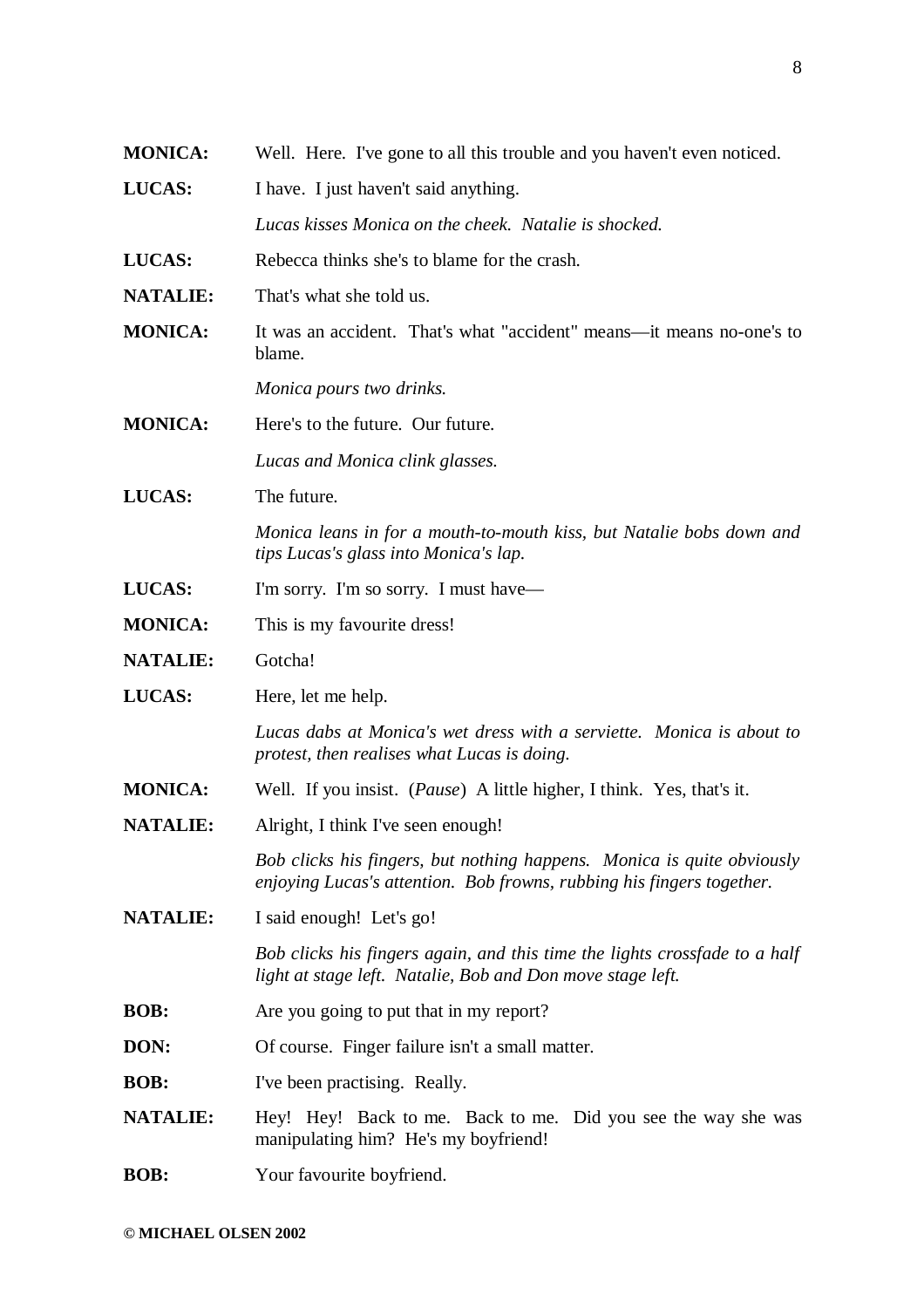| <b>NATALIE:</b> | Yes.                                                                                                                                                                            |
|-----------------|---------------------------------------------------------------------------------------------------------------------------------------------------------------------------------|
| <b>BOB:</b>     | It looks like he's moved on, doesn't it? And he didn't mention you. Only<br>Rebecca.                                                                                            |
| <b>NATALIE:</b> | Whatever. I can't have girls like Monica Carter stealing my boyfriend.                                                                                                          |
| <b>BOB:</b>     | I don't think there's too much you can do about it now.                                                                                                                         |
| <b>NATALIE:</b> | I suppose not. (Pause) What about Penny Davis? She was in the car,<br>sitting behind me-in the passenger seat. Good ol' Pen will tell us what<br>we need to know.               |
| <b>BOB:</b>     | Penny Davis it is.                                                                                                                                                              |
|                 | Another snap of the fingers from Bob, and the lights come up full on<br>stage left. Penny enters and kneels in front of the crucifix. She clasps<br>her hands together to pray. |
| <b>NATALIE:</b> | What is she doing?                                                                                                                                                              |
| <b>BOB:</b>     | It looks like she's praying.                                                                                                                                                    |
| <b>NATALIE:</b> | Praying?                                                                                                                                                                        |
| <b>BOB:</b>     | Yes. It's where you open yourself up to God to receive His love and<br>mercy.                                                                                                   |
| <b>NATALIE:</b> | I know what praying is. Why is she doing it?                                                                                                                                    |
| DON:            | Why do you think?                                                                                                                                                               |
| <b>NATALIE:</b> | Oh boy.                                                                                                                                                                         |
| <b>BOB:</b>     | Do you want to hear what she's saying in her prayer?                                                                                                                            |
| <b>NATALIE:</b> | No way. She can have it. Geez. This means—oh no!                                                                                                                                |
| DON:            | Oh yes!                                                                                                                                                                         |
| <b>NATALIE:</b> | She's gone Christian on me!                                                                                                                                                     |
| DON:            | Excellent.                                                                                                                                                                      |
| <b>NATALIE:</b> | How the hell did that happen?                                                                                                                                                   |
| <b>BOB:</b>     | She nearly died in the accident. A branch from the tree you hit punctured<br>her lung and she almost suffocated.                                                                |
| DON:            | Asphyxiated.                                                                                                                                                                    |
| <b>BOB:</b>     | Whatever.                                                                                                                                                                       |
| <b>NATALIE:</b> | So she turned to God.                                                                                                                                                           |
| <b>BOB:</b>     | More or less.                                                                                                                                                                   |